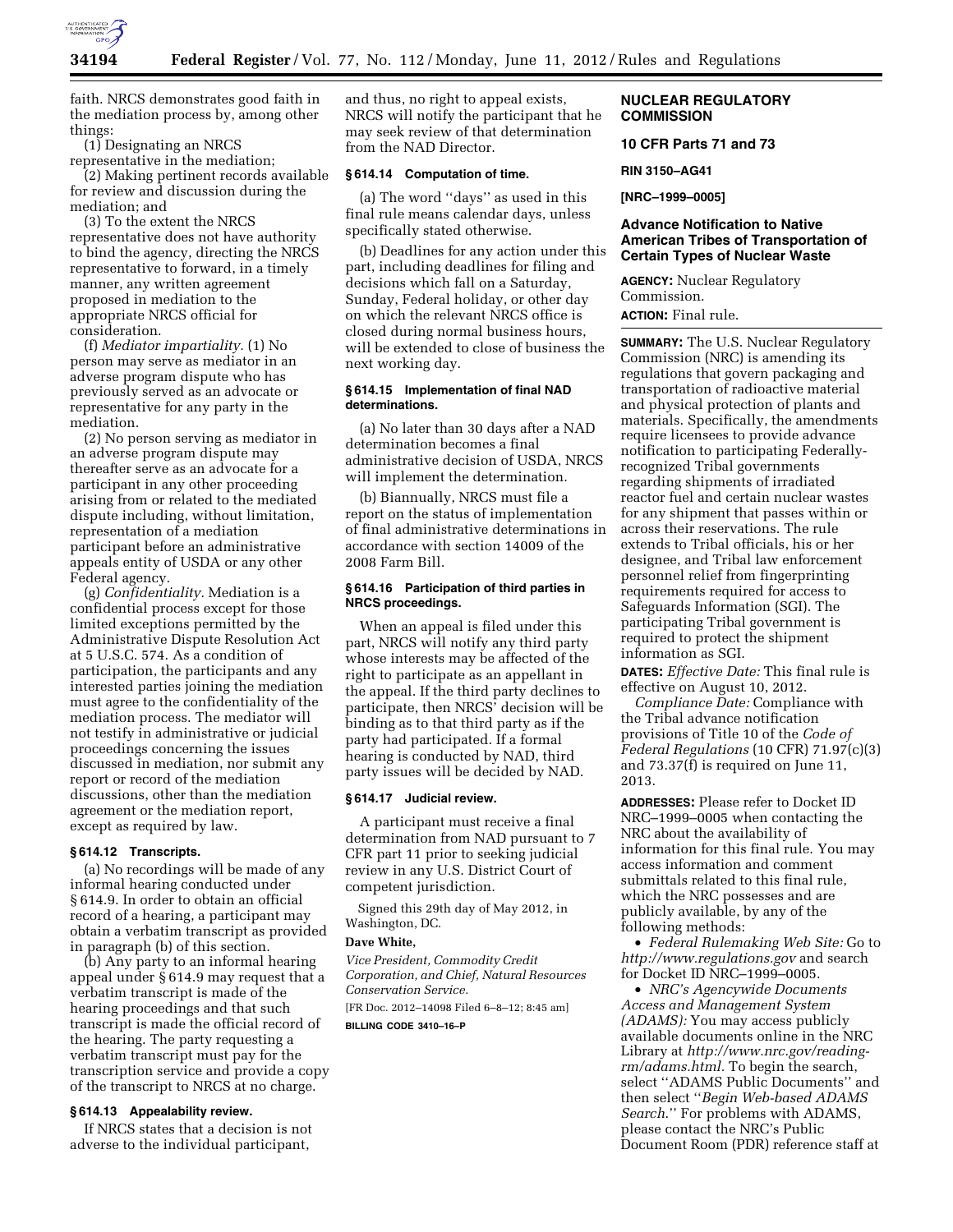1–800–397–4209, 301–415–4737, or by email to *[pdr.resource@nrc.gov.](mailto:pdr.resource@nrc.gov)* 

• *NRC's PDR:* You may examine and purchase copies of public documents at the NRC's PDR, Room O1–F21, One White Flint North, 11555 Rockville Pike, Rockville, Maryland 20852.

## **FOR FURTHER INFORMATION CONTACT:**

Merri Horn, Office of Federal and State Materials and Environmental Management Programs, U.S. Nuclear Regulatory Commission, Washington, DC 20555–0001, telephone: 301–415– 8126; email: *[Merri.Horn@nrc.gov](mailto:Merri.Horn@nrc.gov)*.

# **SUPPLEMENTARY INFORMATION:**

I. Background

- II. Discussion
	- A. What action is the NRC taking?
	- B. What is the purpose of the final rule?
	- C. Whom would this action affect? D. Would all Tribes receive advance notifications?
	- E. How and when would Tribes be given the option to receive advance notifications?
	- F. Does a Tribe's decision to receive advance notification affect whether shipments pass through that Tribe's reservation?
	- G. How would licensees determine who the Tribal contacts are?
	- H. How would advance notifications be made to Tribal officials?
	- I. Would Tribes be required to protect the advance notifications?
	- J. Would Tribal officials need to be fingerprinted and undergo a background investigation for access to SGI?
	- K. When do these actions become
- effective? III. Summary and Analysis of Public
- Comments on the Proposed Rule IV. Discussion of Final Amendments by
- Section V. Criminal Penalties
- VI. Agreement State Compatibility
- VII. Voluntary Consensus Standards
- VIII. Environmental Impact: Categorical
- Exclusion IX. Paperwork Reduction Act Statement
- X. Regulatory Analysis
- XI. Regulatory Flexibility Certification
- XII. Backfit Analysis
- XIII. Congressional Review Act

# **I. Background**

Current NRC regulations in 10 CFR require licensees to inform State governors, or the governor's designee, of certain shipments of irradiated reactor fuel and certain nuclear waste passing through or across the boundary of their States. Section 73.37, ''Requirements for physical protection of irradiated reactor fuel in transit,'' requires licensees to provide advance notifications for shipments of irradiated reactor fuel in excess of 100 grams in net weight of irradiated fuel, exclusive of cladding or other structural or packaging material, which has a total external radiation dose rate in excess of 100 rems per hour at

a distance of 3 feet from any accessible surface without intervening shielding. Section 71.97, ''Advance notification of shipment of irradiated reactor fuel and nuclear waste,'' requires licensees to provide advance notice for (1) shipments of irradiated reactor fuel in quantities less than that subject to § 73.37; and (2) certain licensed material that is required to be transported in Type B packaging and is being transported to a disposal facility or a collection point for transport to a disposal facility. The advance notification provisions apply if the quantity of licensed material in a single package exceeds the least of the following: (1) 3000 times the  $A_1$  value of the radionuclides as specified in Appendix A, Table A–1 of 10 CFR Part 71, ''Packaging and Transportation of Radioactive Material,'' for special form radioactive material; (2) 3000 times the A2 value of the radionuclides as specified in Appendix A, Table A–1 of 10 CFR Part 71, for normal form radioactive material; or (3) 1000 Terabequerel (TBq) (27,000 curies). Certain information provided for shipments of irradiated reactor fuel is considered to be SGI under the NRC regulations and must be protected under the requirements in § 73.21, ''Protection of Safeguards Information: Performance requirements,'' and § 73.22, ''Protection of Safeguards Information: Specific requirements.''

The NRC first developed these advance notification regulations in 1982 to comply with the NRC Authorization Act for Fiscal Year 1980. The NRC Authorization Act for Fiscal Year 1980 was enacted to deal with concerns expressed by States about their abilities to fulfill their responsibilities to protect public health and safety while waste shipments pass through their jurisdictions. Neither the Atomic Energy Act of 1954, as amended (AEA), nor the notification regulations required licensees to notify Native American Tribes of this type of shipment passing through their Tribal reservations. Tribal officials requested similar notification in the 1990s.

On December 21, 1999 (64 FR 71331), the NRC published an Advance Notice of Proposed Rulemaking (ANPR) to solicit stakeholder input on a possible rulemaking that would consider requiring advance notification to Native American Tribes of transportation of certain types of nuclear waste. Information was sought on minimizing the burden to licensees, identifying the location of Tribal reservations in relationship to shipment routes, and the sharing and protecting of SGI. A total of 44 comment letters were received.

Thirty-six of the letters received were from Tribes and Tribal organizations; four letters were received from private citizens; and letters were received from a licensee, an industry association, a State agency, and a Federal agency. Virtually all the commenters favored providing advance notification to Tribal governments with some disagreement on the details of the implementation. Most commenters were in favor of providing Tribal governments the same advance notification that State governments receive regarding highlevel radioactive waste shipments. Commenters encouraged the NRC to provide advance notification through more up-to-date means of communication, e.g., via the Internet. Tribal representatives and others encouraged the NRC to communicate directly with Tribal governments during the rulemaking process as well as when implementing procedures for advance notification. The comments received in response to the ANPR were taken into account during the development of this rule.

On November 6, 2000, President Clinton issued Executive Order (E.O.) 13175, ''Consultation and Coordination with Indian Tribal Governments.'' The E.O. 13175 emphasized the importance of respecting the sovereignty of Tribal governments and working with them on a government-to-government basis.1 On November 5, 2009, President Obama expressed his commitment to E.O. 13175 at the White House Tribal Nations Conference and Interactive Discussion with Tribal Leaders. During the conference, the President signed an Executive Memorandum on Tribal consultation for the heads of Executive Departments and Agencies, directing Cabinet agencies to take steps to develop regular and meaningful consultation with Tribal governments regarding the implementation of E.O. 13175. While the Executive Memorandum does not directly apply to independent agencies, the NRC has adopted agency practices that are consistent with the principles of consultation and cooperation with Indian Tribal governments articulated in President Clinton's April 29, 1994, guidance and E.O. 13175. The NRC's practice is to conduct its activities in a manner that respects the rights of sovereign Tribal governments, and involves consultation and cooperation

<sup>&</sup>lt;sup>1</sup>These ideas were previously emphasized in a Presidential Memorandum dated April 29, 1994, entitled ''Government-to-Government Relations with Native American Tribal Governments'' (59 FR 22951; May 4, 1994) and Executive Orders 12875 and 12866.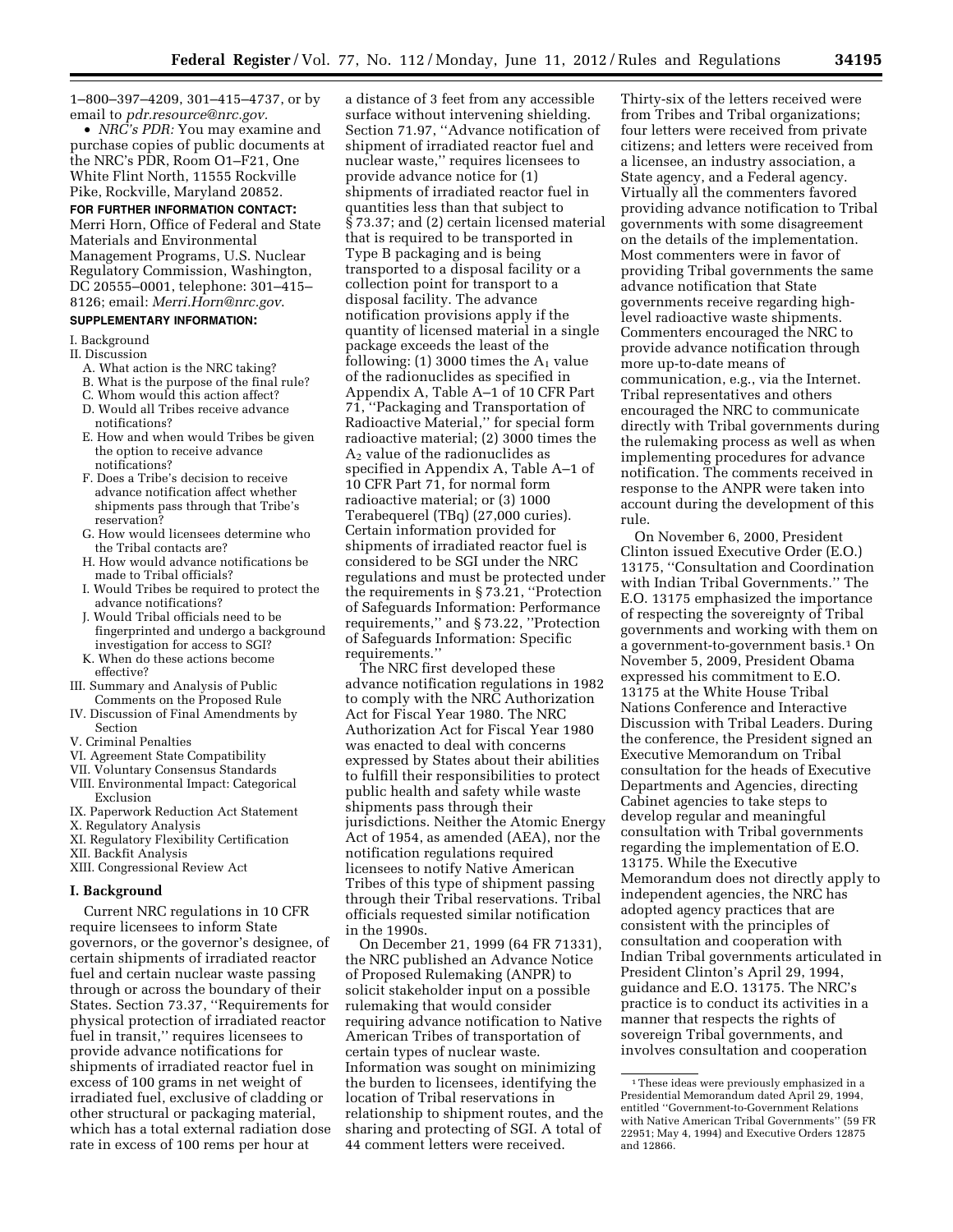with Federally-recognized Tribes on a government-to-government basis.

# **II. Discussion**

## *A. What action is the NRC taking?*

The NRC is amending its regulations to require licensees to provide to participating Tribal officials, or their designees, advance notice of shipments of irradiated reactor fuel under § 73.37 and other nuclear wastes listed in § 71.97 before crossing the border of Tribal reservations. For the purposes of these regulatory provisions, ''Tribal official'' is defined as the highest ranking individual that represents Tribal leadership, such as the Chief, President, or Tribal Council leadership of an Indian Tribe. This action would only affect commercial shipments being made by the NRC and Agreement State licensees. This action does not include shipments that are not subject to NRC regulation, including many shipments made by the U.S. Department of Energy (DOE) or the U.S. Department of Defense (DOD).

## *B. What is the purpose of the final rule?*

The purpose of the final rule is to recognize Tribal sovereignty by informing Tribes that choose to receive advance notification of shipments of irradiated reactor fuel and other nuclear wastes passing across their reservations and to recognize Tribal governments' interest in being informed of activities occurring on Tribal reservations.

## *C. Whom would this action affect?*

The final rule would apply to any NRC licensee that ships irradiated reactor fuel. The final rule also affects any licensee that ships other nuclear wastes listed in § 71.97, namely, certain licensed material that is: (a) Required to be transported in Type B packaging; (b) being transported to or across a State boundary enroute to a disposal facility or to a collection point for transport to a disposal facility; and (c) the quantity of licensed material in a single package exceeds the least of the following: (1) 3000 times the  $A_1$  value of the radionuclides as specified in Appendix A, Table A–1 of 10 CFR Part 71, for special form radioactive material; (2) 3000 times the  $A_2$  value of the radionuclides as specified in Appendix A, Table A–1 of 10 CFR Part 71, for normal form radioactive material; or (3) 1000 TBq (27,000 curies).

Finally, the rule affects any Tribe that chooses to receive the advance notifications of shipments passing within or across its Tribal reservation.

# *D. Would all Tribes receive advance notifications?*

No. Given the information protection requirements involved, the NRC believes that Tribes should have the option to decide whether to receive advance notifications of shipments that pass across their Tribal reservations. If a Tribe opts to receive the advance notifications, the Tribe is obligated to protect the schedule and itineraries of the shipments under the SGI requirements in §§ 73.21 and 73.22. If a Tribe opts not to receive the advance notifications, the Tribe has no information protection obligations relating to the shipments. For the purposes of the advance notifications, an ''Indian tribe'' is defined as an Indian or Alaska Native tribe, band, nation, pueblo, village, or community that the Secretary of the Interior acknowledges to exist as an Indian tribe pursuant to the Federally Recognized Indian Tribe List Act of 1994. There are currently 565 Federally-recognized Tribes.

# *E. How and when would Tribes be given the option to receive advance notifications?*

The NRC staff will contact each Federally-recognized Tribe to provide them information on the rule. As part of the information, the Tribe will be asked if they would like to receive advance notifications of irradiated reactor fuel and other nuclear wastes listed in § 71.97 before crossing the border of the Tribal reservation. The Tribe can then notify the NRC as to whether it would like to receive the advance notifications and certify that the SGI information will be appropriately protected. Tribes will be able to change their decision to receive or not receive the advance notifications by informing the NRC at any time. Information will be available on the NRC Web site on how a Tribe can change its decision. In addition, the NRC plans to contact all Federallyrecognized Tribes every 5 years to give Tribes an opportunity to change their status in regards to receiving notifications.

# *F. Does a Tribe's decision to receive advance notification affect whether shipments pass through that Tribe's reservation?*

No. This rulemaking would only give the Tribe a voluntary opportunity to receive advance notification of shipments that cross their reservation. A Tribe's decision to receive or not receive advance notifications does not bear upon shipment routes, which are reviewed and approved subject to different NRC requirements.

# *G. How would licensees determine who the Tribal contacts are?*

The NRC will maintain a list of Tribal contacts as is done for State governmental contacts. The NRC will work with the Tribes to complete and maintain the list. The Tribal official will designate who is intended to represent the Tribe. The NRC staff currently intends to annually publish a list of Tribal contacts in the **Federal Register**  and post the list on the Web site maintained by the NRC's Office of Federal and State Materials and Environmental Management Programs. The NRC also plans to have a map on the Web site that shows the location of the Tribal reservations. The Web site associated with the map will also provide the necessary contact information for the Tribe.

# *H. How would advance notifications be made to Tribal officials?*

The methods permitted for communication of advance notifications are detailed in § 71.97(c), ''Procedures for submitting advance notification.'' Notifications are made in writing. The written notifications could be sent by mail or courier. The SGI may not be transmitted by unprotected telecommunication circuits. Requirements for the transmittal of SGI are contained in § 73.22(f), ''External transmission of documents and material.''

# *I. Would Tribes be required to protect the advance notifications?*

Tribes are required to protect some of the information contained in the advance notification as SGI as specified by §§ 73.21 and 73.22. Only individuals that have a ''need-to-know'' the information and have undergone both a Federal Bureau of Investigation criminal history records check and a background check for determination of trustworthiness and reliability or have been relieved from these checks under § 73.57, ''Requirements for criminal history records checks of individuals granted unescorted access to a nuclear power facility or access to Safeguards Information,'' or § 73.59, ''Relief from fingerprinting, identification and criminal history records checks and other elements of background checks for designated categories of individuals,'' may be provided access to the SGI. Basic protection requirements include storing unattended SGI in a locked security storage container. Access to the lock information, such as a combination, must be strictly controlled to prevent disclosure to an individual not authorized to access SGI.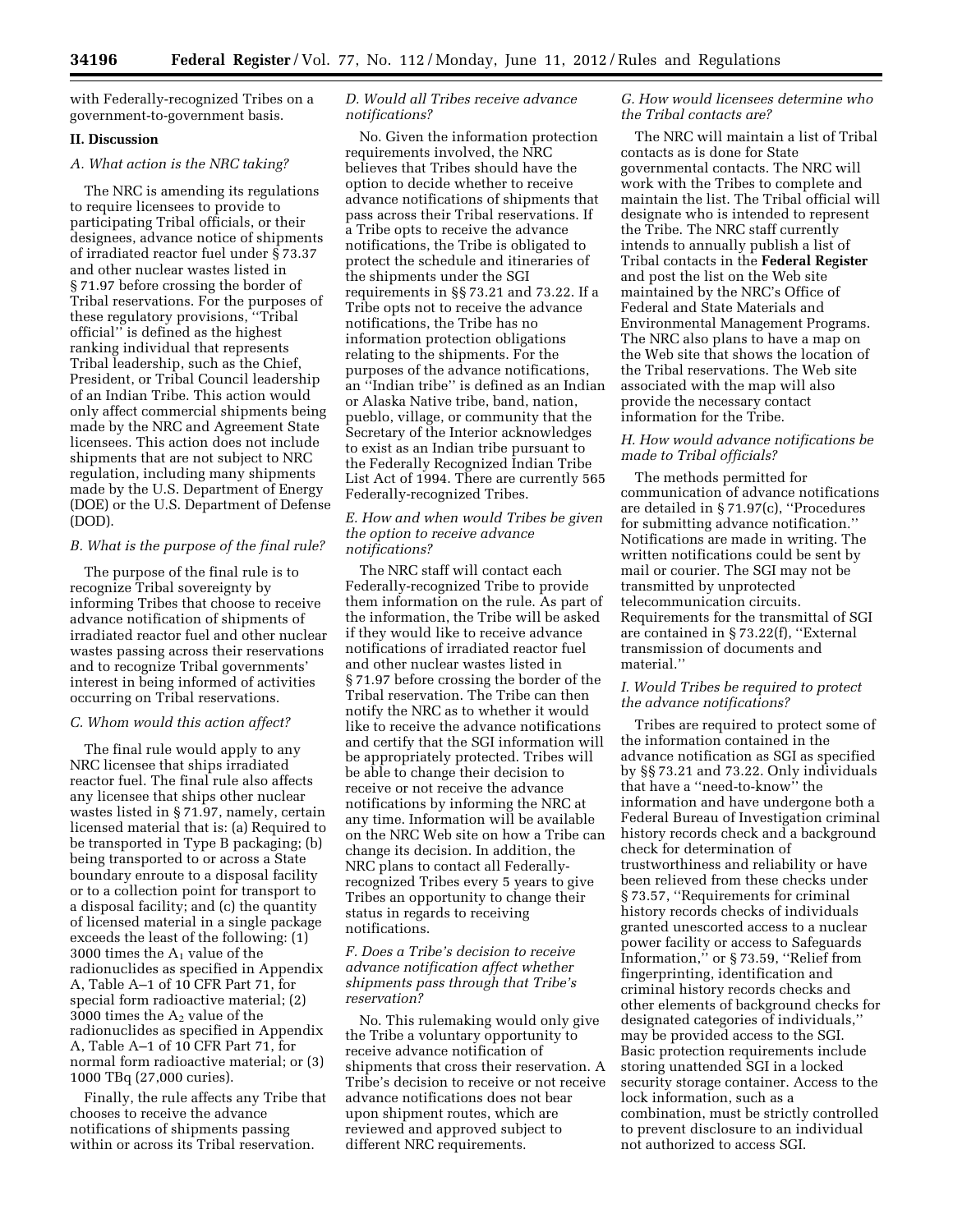Documents containing SGI must be destroyed by burning, shredding, or any other method that precludes reconstruction by means available to the public at large. The specific requirements for the protection of SGI are located in § 73.22. Failure to comply with these regulatory requirements could result in civil enforcement action, including civil monetary penalties, and Federal criminal prosecution.

## *J. Would Tribal officials need to be fingerprinted and undergo a background investigation for access to SGI?*

Section 149 of the AEA requires fingerprinting and submission of fingerprints to the Attorney General for identification and criminal history records check for any individual permitted access to SGI, unless the Commission, by rule, has relieved that individual from the fingerprinting, identification, and criminal history records check requirements. The Commission may relieve individuals from these regulatory requirements ''if the Commission finds that such action is consistent with its obligations to promote the common defense and security and protect the health and safety of the public," 42 U.S.C. 149(b). As allowed by Section 149 of the AEA, the NRC enacted § 73.59 to relieve specific categories of individuals from fingerprinting and criminal history records checks prior to receiving SGI. The categories of individuals covered by this regulation include the governor of a State or his or her designated State employee representative; Federal, State, or local law enforcement personnel; and representatives of foreign government organizations that are involved in planning for, or responding to, nuclear or radiological emergencies or security incidents whom the Commission approves for access to SGI.

The United States has a unique legal relationship with Indian tribal governments as set forth in the Constitution of the United States, treaties, statutes, Executive Orders, and court decisions. Indian tribes exercise inherent sovereign powers over their members and territory. The United States recognizes the right of Indian tribes to self-government and supports Tribal sovereignty and selfdetermination. As a result, the NRC has determined that exempting Tribal officials, Tribal official designees, or Tribal law enforcement personnel is analogous to exempting the State governor, State governor designees, or State law enforcement personnel from the fingerprinting and background check requirements. Furthermore, some Tribes have emergency response

responsibilities similar to States. Revising the regulations permits the Commission and licensees to more efficiently provide SGI relating to advance notification of shipments to Tribes who determine this information enables them to be more effective in their day-to-day efforts to ensure the protection of nuclear materials and respond to emergencies within their territories. Therefore, the Commission has determined that the rule helps the Commission fulfill its obligations to promote the common defense and security and to protect the health and safety of the public.

The Tribal official, Tribal official designee and Tribal law enforcement personnel are considered trustworthy and reliable to receive SGI by virtue of their occupational status which is subject to direct oversight by Tribal Government authorities in their day-today job functions. Under the final rule, if the Tribe decides to participate in the advance notification of shipment program, the Tribal official, Tribal official designee, or Tribal law enforcement personnel who need-toknow this SGI information to perform their job function, may have access to SGI information regarding advance notification of shipments affecting their territories without undergoing fingerprinting or a criminal history check. In addition, the NRC has extended the relief to cover other types of SGI. Revising the regulations permits the Commission to more efficiently provide SGI to Tribes when it is determined that the Tribe has a need-toknow. The NRC believes that exempting Tribal officials, Tribal official designees, or Tribal law enforcement personnel from the fingerprinting requirement is analogous to exempting the State governor, State governor designees, or State law enforcement personnel from the fingerprinting and background check requirements. Providing the relief also recognizes the right of Indian tribes to self-government and supports Tribal sovereignty and self-determination. Relief from the fingerprinting requirement cannot be provided by Commission order, it can only be provided by rule. By including the relief in this rulemaking for all types of SGI, a future rulemaking will not need to be conducted, thus saving NRC resources. Tribal officials will still need to have an established need-to-know before they would be given access to any other types of SGI. This rulemaking establishes need-to-know for the advance notifications for irradiated reactor fuel and nuclear waste

shipments that pass within or across the boundary of a Tribal reservation.

The final rule adds Tribal official, his or her designee, and Tribal law enforcement personnel to the list of categories of individuals that are granted relief from the fingerprinting, identification and criminal history records checks, and other elements of background checks. All individuals granted access to SGI are required to abide by the requirements in §§ 73.21 through 73.23 for proper management and protection of SGI.

## *K. When do these actions become effective?*

The final rule will be effective 60 days after publication in the **Federal Register**. However, licensees will not need to comply with the Tribal advance notification provisions in 10 CFR 71.97 and 73.37(f) for 1 year after the rule is published in the **Federal Register**. This date was inserted into the regulatory text. This provides time for the NRC to work with the Tribes and develop the list of Tribal contacts, develop a map showing the location of Tribal reservations, provide training on protection of SGI to the Tribes, and provide time for licensees to develop procedures and conduct training on the new requirements.

## **III. Summary and Analysis of Public Comments on the Proposed Rule**

The proposed rule was published on December 6, 2010 (75 FR 75641), for a 75-day public comment period that ended on February 22, 2011. The NRC received comments from 10 entities. The commenters on the proposed rule included Tribes, a Tribal organization, individuals, companies, and a Federal agency. Copies of the public comments are available in the NRC's PDR, 11555 Rockville Pike, Rockville, Maryland 20852 or at *<http://www.regulations.gov>* under Docket ID NRC–1999–0005.

In general, most of the commenters expressed support for the rulemaking. There were no comments received in opposition to the rule. Many of the comments received were related to implementation. The Commission specifically requested input on two subjects: (1) The best method for informing Tribes of the obligations of possessing SGI; and (2) whether the relief from fingerprinting should be applied generally to access other types of SGI. A discussion of the comments and the NRC's responses follow.

*Comment 1:* In the proposed rule, the NRC specifically invited comment on the best method for informing Tribes of the obligations of possessing SGI. Two commenters addressed this topic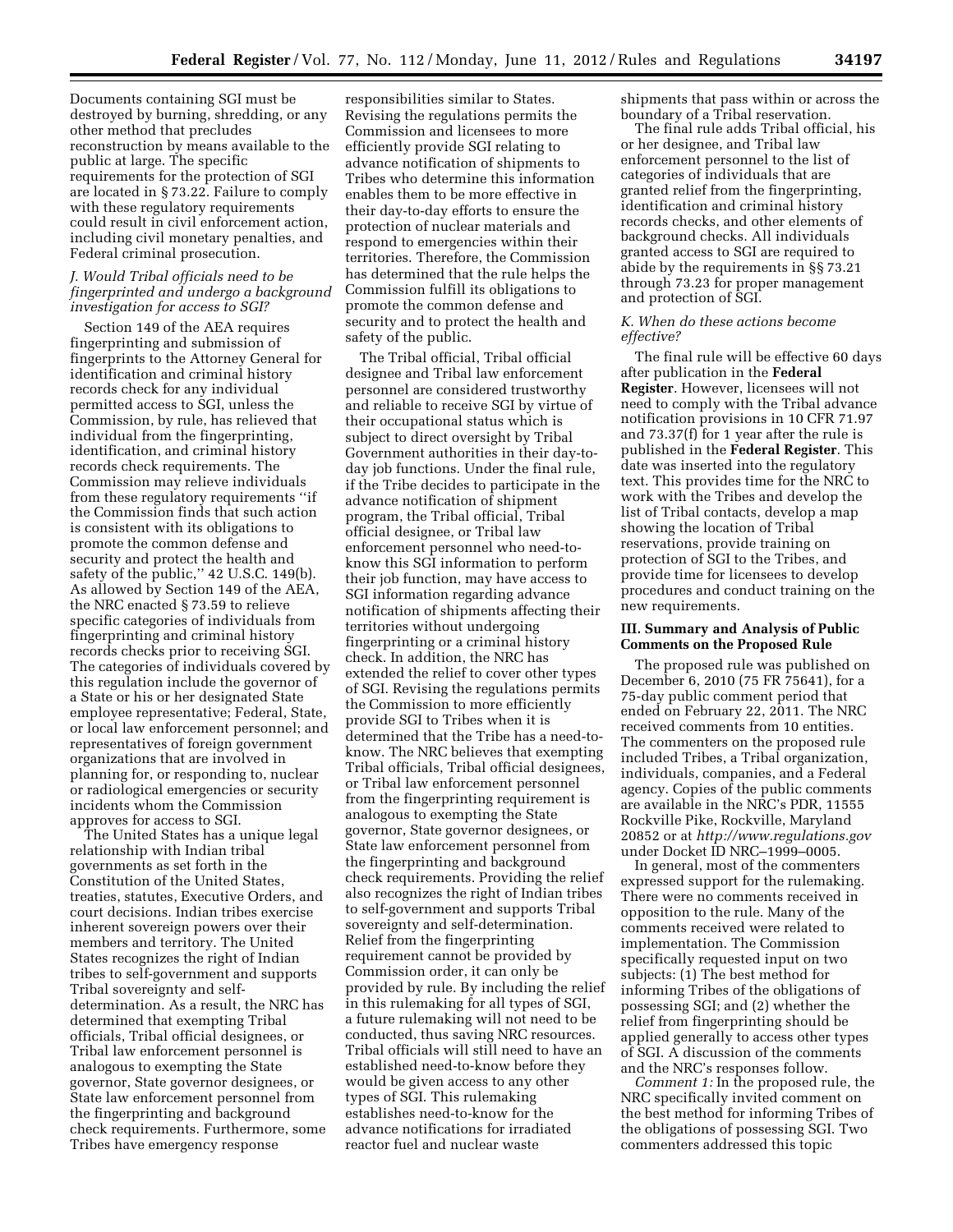directly, and two other commenters addressed the training aspect. One commenter noted that when working with Indian tribes, there is no ''one size fits all'' approach. The commenter noted that once this rule is final, it will be important first to identify Tribes that would likely be impacted by shipments from NRC licensees to inform them of the rule change and their ability to receive advance notifications. The commenter stated that once the interested Tribes are identified, the NRC should convene a meeting (or training course) for the interested Tribes to inform them of their options for participating, the obligations of possessing SGI should the Tribe choose to receive the advance notifications, and to develop a range of options to inform the Tribes. Another commenter indicated that the NRC should carefully consider the methods used to inform the Tribal governments of their responsibility in possessing SGI, as failure to comply with these requirements could result in civil or criminal liability. The commenter noted that the mechanisms should be reasonable, effective, and based on further research. The commenter suggested that the NRC should first determine whether this material is the type that would lend itself to Webinars or short-term orientation training. The commenter suggested that after selecting a mechanism by which to disseminate the material, the NRC should attempt to gain insight into the Tribal governments' perspectives on the material by conducting surveys to determine if the material is comprehensible, or alternatively, whether it contains complex legal provisions and unclear obligations. The commenter noted that both parties should anticipate the appropriate costs and the time commitments involved with such training. Another commenter noted that training is likely to be the biggest expense. The commenter noted that Tribes should be afforded opportunities for training regarding the obligations for possessing SGI, and the NRC should consider developing both distant learning opportunities and a training of trainers program to share with Tribal leaders and Tribal law enforcement agencies. One commenter noted that effective security training is as important as the decision to share the information itself. The commenter suggested that the NRC use Web-based mechanisms as well as more traditional methods of communication, such as information packets and training courses. The commenter pointed out that the NRC should customize its

outreach to each Tribal government based on the Tribal government's capacity and level of engagement. The commenter pointed out that the NRC's outreach effort could be incorporated into existing procedures where an NRC staff member contacts individual Tribes. The commenter indicated that the NRC should offer each participating Tribe training options. Participating Tribes could choose from a range of training options, including technologically advanced options, like Webinars, and more traditional options such as training packets and training courses. The commenter noted that Tribes are willing to make a good-faith effort to carry out their obligations regarding SGI possession and that while training courses may require more resources, the nature of the responsibility involved justifies such attention to training.

*Response:* The NRC agrees that there is no one-size-fits-all approach that will work. The NRC is considering several different mechanisms to inform the Tribes of the Agency's SGI protection requirements. Initially, the NRC plans to contact by letter all 565 Federallyrecognized Tribes when the final rule is published in the **Federal Register**. This initial contact will include a copy of the final rule and information on the protection of SGI, as well as a request to inform the NRC if the Tribe wants to receive the advance notifications. For those Tribes that express interest, more detailed training will be available by Webinar, meetings, training classes, compact disk, etc. Decisions on the best mechanism to provide the training will depend on such things as the number of Tribes that will need the training, locations of the Tribes, and the Tribe's preference.

*Comment 2:* In the proposed rule, the NRC specifically invited comment on whether the relief from fingerprinting should be applied generally to access other types of SGI. Only one commenter addressed this topic. The commenter felt that the relief from fingerprinting should be expanded and should be applied generally to other types of SGI based on the presumption that the established information protection procedures employed are presumed to meet the general performance requirement.

*Response:* The NRC has decided to expand the relief to all types of SGI. The SGI includes security-related information such as security plans, alarm information, lock combinations, information related to response forces, adversary characteristics, and other types of information listed in §§ 73.22 and 73.23. The United States has a unique legal relationship with Indian

tribal governments as set forth in the Constitution of the United States, treaties, statutes, Executive Orders, and court decisions. Indian tribes exercise inherent sovereign powers over their members and territory. The United States recognizes the right of Indian tribes to self-government and supports Tribal sovereignty and selfdetermination. As a result, the NRC has determined that exempting Tribal officials, Tribal official designees, or Tribal law enforcement personnel is analogous to exempting the State governor, State governor designees, or State law enforcement personnel from the fingerprinting and background check requirements. Furthermore, some Tribes have emergency response responsibilities similar to those of States. Revising the regulation permits the Commission to more efficiently provide SGI to Tribes when it is determined that the Tribe has a need-toknow. Need-to-know is determined on a case-by-case basis. Factors in the decision can include a determination that the information enables the Tribe to be more effective in its day-to-day efforts to ensure the protection of nuclear materials and respond to emergencies within its territories. Therefore, the Commission has determined that the rule helps the Commission fulfill its obligations to promote the common defense and security and to protect the health and safety of the public. Individuals would still need to have an established needto-know before they would be given access to any other types of SGI. This rulemaking establishes need-to-know for the advance notifications for irradiated reactor fuel and nuclear waste shipments that pass within or across the boundary of a Tribal reservation.

Relief from the fingerprinting requirement cannot be provided by Commission order; it can only be provided by rule. By including the relief in this rulemaking, a future rulemaking will not need to be conducted. As noted elsewhere in the Statement of Considerations, the Tribal official would have to certify that the Tribe has the necessary protection measures in place and that they will protect the SGI in accordance with the requirements in 10 CFR Part 73 (§§ 73.21 through 73.23).

*Comment 3:* Most of the commenters expressed support for the rulemaking. One commenter noted that the transportation of nuclear waste shipments has always been of concern to Tribal government officials and community members as the potential long-term effects of a transportation accident and possible contamination of Tribal ecosystems poses a high risk to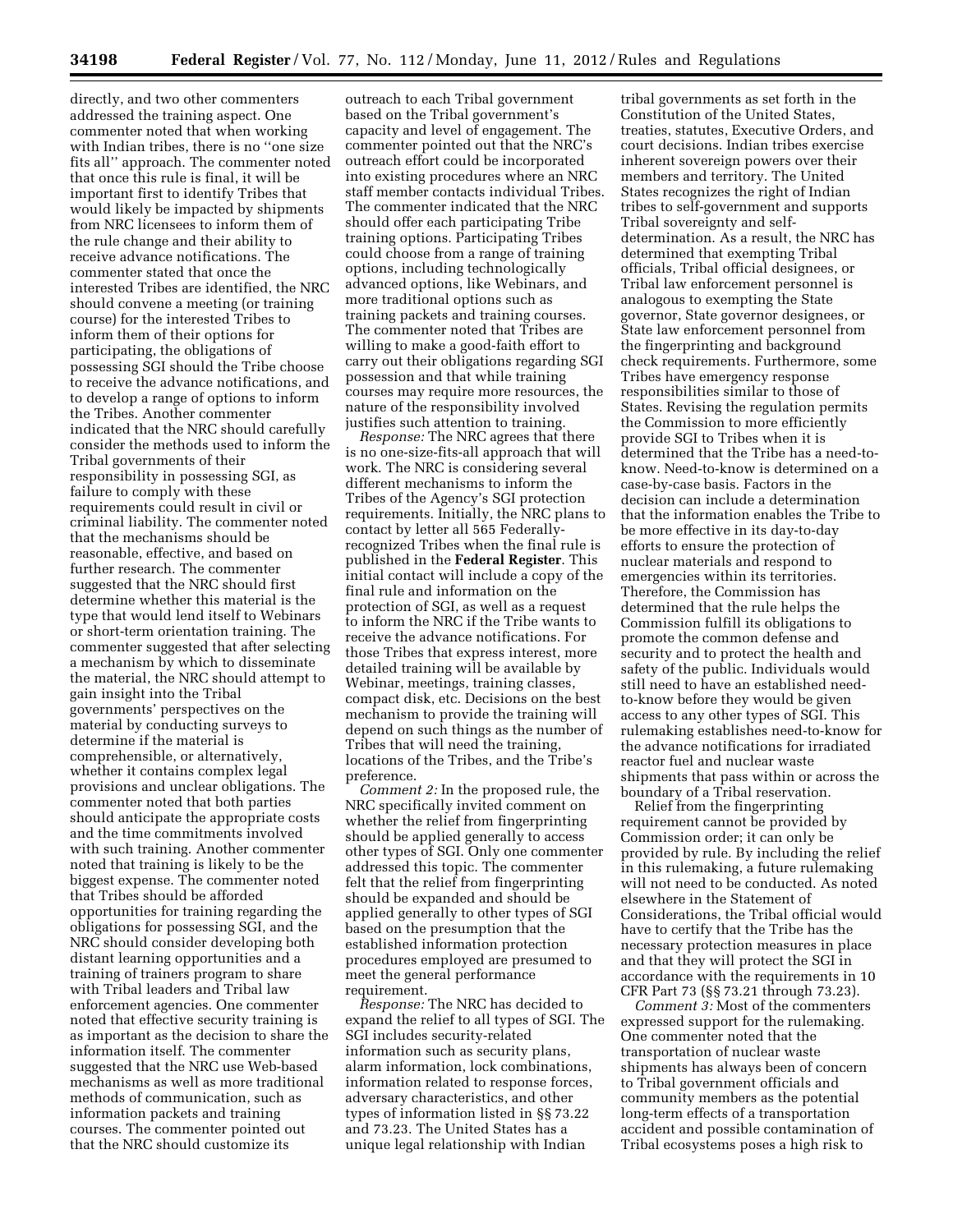cultural continuity. One commenter noted that the rule is meaningful because it will increase the Tribal government's ability to perform its responsibilities in protecting public health and safety, as well as recognize Tribal sovereignty. Another commenter expressed support because the NRC's approach acknowledges that sovereign Tribal nations require the same information provided to the States in order to protect health and the environment. The commenter noted that the Tribe's all-hazard Fire Department can be more prepared for very unlikely incidents involving nuclear waste if the Tribe is informed of the shipments. One commenter commends the NRC for its understanding of the unique legal relationship between the Federal government and Tribal governments as the basis for amending the regulations, and for adhering to the principles of consultation and cooperation articulated in E.O. 13175. Commenters noted that Tribal governments exercise regulatory jurisdiction over a broad range of activities on their lands and that Tribal government officials, just like State officials, are charged with protection of the public and have a need-to-know the type and amount of hazardous materials that traverse through their jurisdictions. Commenters noted that notification to Tribal authorities will acknowledge the rights and sovereignty of Tribal governments as well as the responsibility that tribes have for the welfare and safety of natives and nonnatives within their jurisdictional boundaries. Commenters noted that notification to Tribal governments will allow Tribal law enforcement and other officials to prepare for safety and security of shipments as well as develop emergency preparedness plans in the event of a transportation accident. One commenter noted that the rule acknowledges a Tribe's sovereign right to be notified of these risks in order to protect the health and safety of its citizens. Several Tribes indicated that they wanted to receive the advance notifications.

*Response:* The NRC acknowledges the support for the rule. No additional response is necessary.

*Comment 4:* There were several questions related to the notifications and how enforcement would occur. One commenter wanted to know: (1) How licensees will know if their shipment will pass through Tribal lands subject to the notification requirements; (2) whether the licensee would be in violation if it notified a Tribe that had originally requested notifications but had recently decided not to receive the advance notifications; and (3) whether a

licensee would be in violation for failing to notify a Tribe that had recently decided to receive the notifications.

*Response:* The NRC will maintain a list of those Tribes that want to receive the notifications. The list will be published annually in the **Federal Register** and posted on the NRC Web site. The NRC plans to place a map on the Web site that will denote the location of the Tribal reservations of those Tribes that decide to participate and receive the advance notifications. A licensee will need to check the map to see if the route traverses any of the reservations in order to determine whether it will need to contact any Tribes. A licensee would be in violation if it provided safeguards information to a Tribe that was not participating in the advance notification program. A licensee would also be in violation if it did not provide information to a Tribe that should receive notifications. If the map had not been updated before the notifications were or were not provided, the licensee would not be in violation, as it would have had no method of knowing. The NRC will update the list and map promptly upon receiving notification from a Tribe of any change in the decision to receive advance notifications.

*Comment 5:* Several commenters expressed support for the provision that allows flexibility for the Tribe to decide if it wants to receive the advance notifications or not, particularly as there is a resource requirement for safeguarding the information. One commenter noted that this option should be explained clearly to the Tribal governments. Another commenter noted that accommodations should be made to assist the Tribes in implementing this rule. These accommodations would include assistance with implementing personnel safeguard protocols. One commenter noted that the provision presents implementation challenges. The commenter suggested that the NRC should contact the Tribes at preestablished times, perhaps once a year, to confirm whether the Tribe would like to continue receiving notifications. The commenter noted that if a Tribe decides to opt out that licensees should be notified and the change reflected in the annual **Federal Register** notice. The commenter also noted that if a Tribe decides to receive the advance notifications, the NRC should establish a clear procedure for notifying licensees and scheduling training on the protection of the information. The commenter noted that Tribal boundaries should be clearly defined and conveyed to both the licensee and the participating Tribe.

*Response:* The NRC plans to initially contact the Tribes when the final rule is published in the **Federal Register**. This initial contact will include a copy of the final rule and information on the protection of SGI, as well as a request to inform the NRC if the Tribe wants to receive the advance notifications (possibly by utilizing a prepaid, selfaddressed postcard). Once a year, the NRC will contact those Tribes that choose to receive the notifications. The NRC outreach will include a request to update any contact information and ask if the Tribe wishes to continue to receive the advance notifications. Every 5 years, the NRC plans to contact all of the Federally-recognized Tribes to inform them of the option to receive the advance notifications and the associated responsibilities that accompany those notifications. The NRC will also contact non-participating Tribes when a newly approved route crosses the Tribal reservation. The NRC's Web site will also contain detailed instruction on how a Tribe can choose to opt in or opt out. The list of participating Tribes will be published in the **Federal Register** once a year and will be posted on the NRC's Web site. Additionally, a map will be posted on the NRC's Web site that shows the location of the Tribal reservations and the routes that surround them. The Web site will also have Tribal contact information. As soon as the NRC receives information from a Tribe on the Tribe's decision to participate and receive the advance notifications or the decision to stop receiving the advance notifications, the NRC will promptly update the information on the NRC's Web site. Information addressing training concerns is detailed in the response to Comment 1.

*Comment 6:* The NRC received several questions related to route approvals. One commenter wanted to know: (1) For future route approval requests, whether the Tribes will be identified similar to counties and be listed under individual states or treated similar to states; (2) for future route surveys, how the jurisdictions will be determined as not all counties and Tribes are marked along interstate and secondary routes; (3) whether the Tribal emergency response contacts will be listed; and (4) whether current approved routes will need to be resurveyed and amended to show each Tribe. Another commenter noted that the NRC must clearly outline procedures for route changes and enforcement. G1

*Response:* The Tribes will be identified and listed separately as is done for the States. The licensee should provide the 24-hour contact information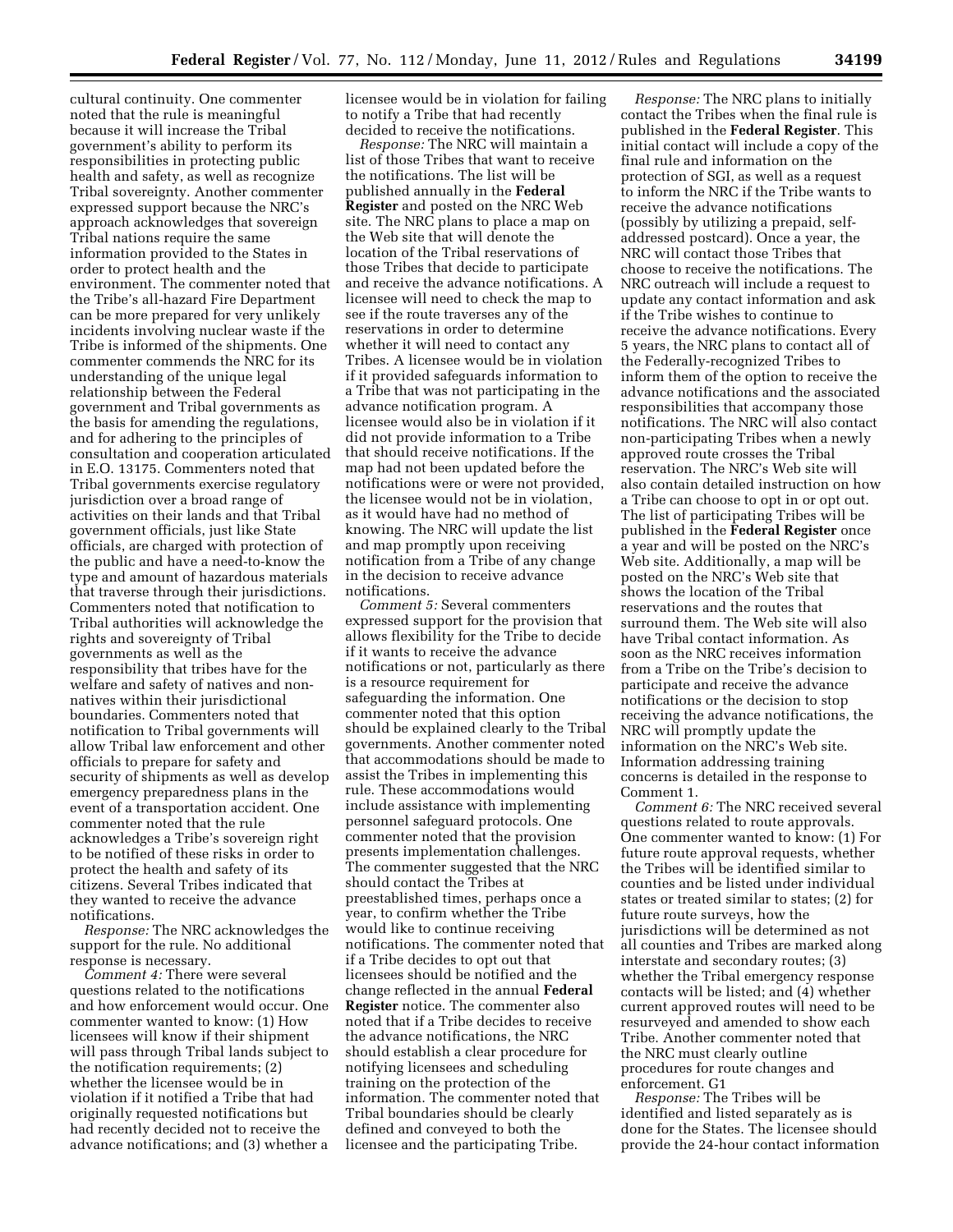that is available for the Tribe's local law enforcement agency in each county along the route. The route plan must be segmented by counties and Tribal reservations for each state. The NRC will have a map on its Web site that denotes the locations of the Tribal reservations. The Tribal emergency contacts will be listed. The currently approved routes will not be resurveyed, but will be amended if a Tribe along the route opts to be notified.

*Comment 7:* One commenter noted that a letter, post-marked 7 days prior to the 7-day window of transport, is sufficient to constitute notice. The commenter noted that it is unclear what constitutes sufficient notice if the designated Tribal point of contact cannot be reached for schedule changes as schedule changes are typically made via telephone. The commenter indicated that the rule should be clearer about what constitutes notice in these cases and the options for recourse if notice is not provided. The commenter also noted that the rule needs to be explicit on email notification as this is not addressed in the proposed rule.

*Response:* If the Tribal contact cannot be reached for a schedule change, the licensee can leave a non-SGI voice mail message. Email notification of schedule changes is not prohibited under the rule. Note that if the notification contains SGI, the email must meet the requirements of § 73.22(f).

*Comment 8:* One commenter noted that the Tribe's law enforcement agency has in place measures to protect SGI and can conduct proper planning, training, and coordination in support of State, local, and railroad police departments once a notification system is in place. The commenter also expressed support for the NRC's requirement to manage this information as SGI on a ''need-toknow'' basis.

*Response:* No response is necessary. *Comment 9:* One commenter noted that the best method for notification is a phone call to a previously designated individual. The commenter noted that this prevents the creation of an unnecessary paper trail or computer access that may be compromised, and assures the information is provided to the correct individual.

*Response:* The rule requires that the notification be conducted in writing because it contains SGI, and SGI cannot be transmitted using non-secure devices. Any Tribe deciding to receive the advance notifications would not be required to retain the notification; the Tribe could destroy the notice upon receipt, as long as the destruction is conducted in accordance with § 73.22(i). The notifications of schedule changes

may be made by phone, as they typically do not contain SGI.

*Comment 10:* One commenter did not support additional background investigations for the Tribal Chairman or Tribal Vice Chairman because they are elected officials and have already undergone this procedure prior to taking office. The commenter noted that the Tribe is a sovereign nation and the Tribal leaders are analogous to a State Governor who has been exempted from these additional requirements.

*Response:* The rule relieves the Tribal official or their designee from the fingerprinting requirement as is done for a governor or the governor's designee. The rule defines the Tribal official as the highest ranking individual that represents Tribal leadership such as the Chief, President, or Tribal Council leadership of an Indian tribe.

*Comment 11:* One commenter noted that the proposed rule did not contain any discussion about how the rule would be enforced by the NRC on its licensees. The commenter wanted to know: (1) How the NRC will be informed that the licensees have, in fact, notified Tribes of the shipments; and (2) whether there are penalties for noncompliance with the advance notification requirements. The commenter noted that enforcement needs to be addressed before moving forward and that the NRC needs to inform licensees of their obligation to provide the advance notification to the Tribes impacted by their shipments. Two commenters urged the NRC to implement effective oversight mechanisms to ensure compliance by licensees. One of the commenters noted that this should include specific remedies for failure to provide adequate notification.

*Response:* The licensee is not required to inform the NRC when they have provided the advance notifications to the States and Tribes. The licensee is subject to NRC inspection. As part of routine inspections, the NRC would check records to see if the required notifications have been made. If the required notifications have not been made, the licensee would be subject to a notice of violation. Depending on the severity, the violation could result in a civil penalty.

*Comment 12:* One commenter stated that the rule should establish a consultation process that provides for timely input from Tribal governments on route planning and disaster preparedness to ensure greater communication and strategic cooperation. The commenter indicated that it is vital that the NRC make every effort to respect the sovereign

jurisdiction of Tribal nations and coordinate with them on matters that affect the health and safety of their citizenry.

*Response:* The NRC is not directly involved in developing the routes and would therefore not engage in a consultation with the Tribes or with the States through which a route crosses. The NRC does verify contact information after a route is submitted to the NRC. The NRC does not currently plan any consultation with the Tribes on disaster preparedness related to this rulemaking, since the rule is limited to notification requirements. However, the NRC periodically conducts emergency exercises during which the agency coordinates with the Tribes located within the emergency planning zones of NRC facilities. In the unlikely case of an accident and release of radioactive material from a waste shipment, the Federal response would include coordination with the affected Tribes.

*Comment 13:* One commenter requested notification of traditional and currently adjudicated homelands (which would include South Dakota, North Dakota, Minnesota, Nebraska, Wyoming, Montana, Kansas, and Wisconsin). Another commenter requested that Tribal boundaries should be clearly defined and conveyed to both the licensee and the participating Tribe.

*Response:* For implementation purposes for this rule, the NRC decided to require licensees to give advance notification to participating Federallyrecognized Tribes when a shipment of irradiated reactor fuel and other radioactive wastes crosses the external boundary of the Tribal reservation. This definition provides a clearly defined area that can be used by the licensee to evaluate their routes and provide notification to the interested Tribal governments. The NRC expects to provide information (e.g., a map) on the NRC's Web site to delineate the locations of Tribal reservations and Tribal contact information to aid the licensee compliance with the regulatory requirements.

The licensee will not be required to provide advance notification to participating Tribal governments for traditional and currently adjudicated homelands outside the external boundary of a Tribal reservation. These are not clearly defined areas, and some cases are currently under dispute. For areas outside the external Tribal reservation boundaries, the current regulations require that the licensee provide notice to the applicable State government.

*Comment 14:* One commenter noted that DOE has for more than 27 years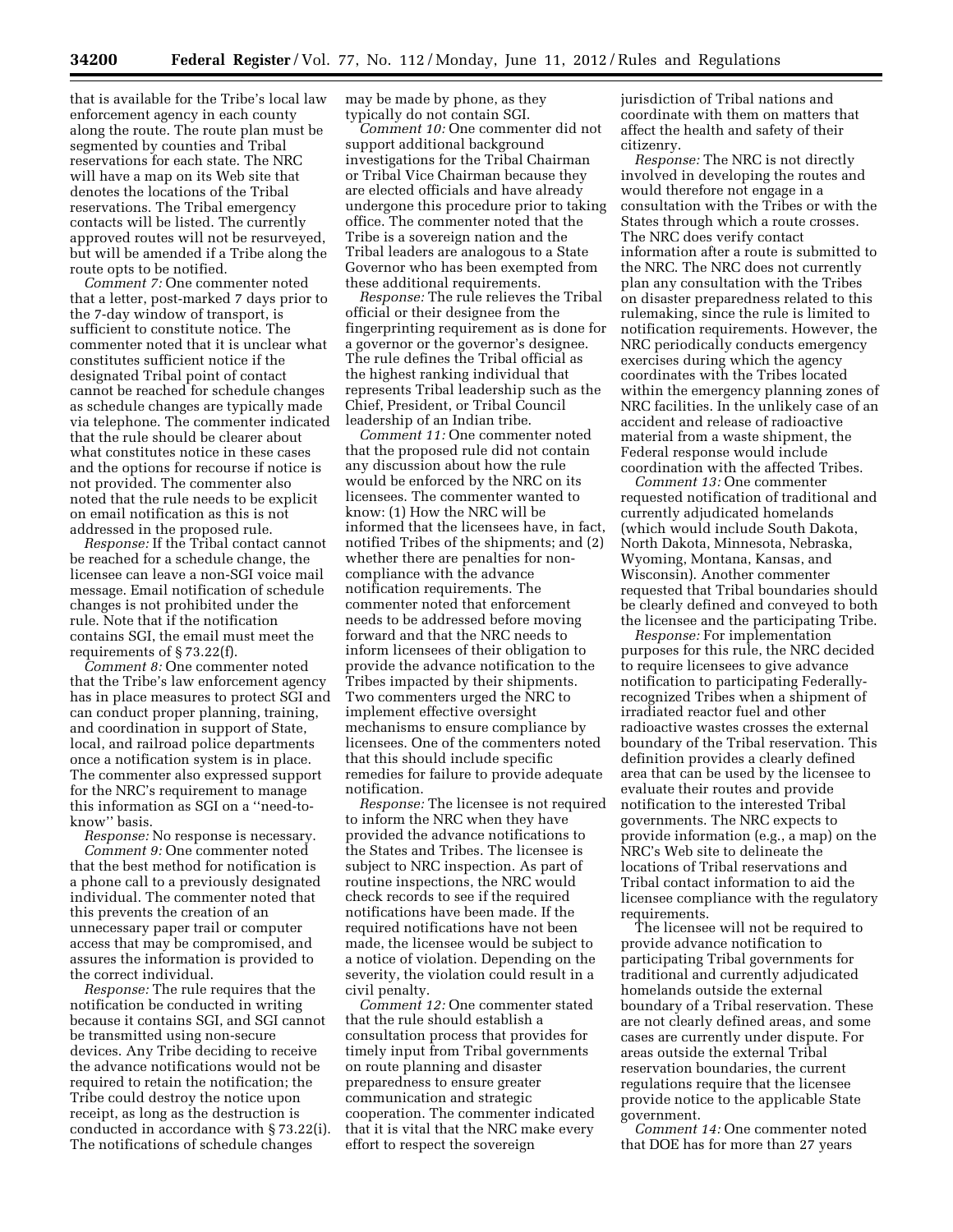recognized the need to include Tribes as necessary parties for radioactive waste management and transportation activities including emergency management planning components. The DOE indicated that it has provided advance notice of DOE shipments to Tribal officials for a number of years and has not experienced any resulting security problems or concerns. The DOE noted that the NRC's proposed amendments are consistent with DOE's current practice regarding advance notification of DOE shipments. The DOE noted that it supports the NRC's proposal to amend its regulations so that NRC licensees would be required to provide notification to Tribes. The DOE noted that the proposed amendments respect Tribal sovereignty, do not pose an increased threat to security, and can enhance safety. The DOE further indicated that advance notification helps ensure the preparedness of law enforcement and emergency response personnel along a shipping route, and the DOE believes that providing advance notification to States and Tribes enhances the safety of its shipments.

*Response:* No response is necessary. *Comment 15:* One commenter asked if the rule changes will impact emergency response and first responder protocols for the licensee.

*Response:* The rule should not impact emergency response and the first responder protocols.

*Comment 16:* One commenter suggested that the NRC should create a system that continually seeks to update any outdated technology, policies, or procedures and that performs an annual review of the system's effect on both the Tribal governments, as well as licensees, to determine whether the regulation is costing either party unexpected financial loss.

*Response:* The NRC does not plan to conduct such reviews on the rule's ongoing impact. However, a regulatory analysis of the rule that provides an estimated cost to States and Tribes was completed as part of the rulemaking process. Tribes have the option to opt out and not participate in receiving the advance notifications. If a Tribe felt that receiving the notifications would have too great of a financial impact, the Tribe could decide not to receive the notifications.

*Comment 17:* One commenter stated that the NRC used plain language effectively and that the rule is clear.

*Response:* No response is necessary.

*Comment 18:* One commenter noted that the regulatory analysis is accurate and supports the rule. One commenter noted that the cost and burden to the

NRC or its licensees in implementation of a rule change should not be a consideration in amending the regulation. The commenter noted that as an agency of the Federal Government, the NRC has a responsibility to protect Tribal lands and peoples. The commenter noted that licensees must be cognizant of the risks that their activities could pose to every segment of the population, and licensees have an ongoing duty to ensure the safety and security of Tribal communities. The commenter stated that because of the high-risk nature of the licensees' products and activities, notification to appropriate Tribal government officials should be part of the licensees' standard business process.

*Response:* The NRC prepares a regulatory analysis to support most rulemakings. The analysis lays out both the costs and benefits of the rule so that the NRC can make an informed decision.

*Comment 19:* One commenter noted that it is not clear whether the proposed rule change encompasses all current and potential Federal spent nuclear fuel and high-level radioactive waste campaigns. The commenter stated that the origin and destination of these materials is relevant because the fiduciary duty to Tribes is borne by all Federal entities responsible for these shipments, including the DOE and DOD. The commenter stated that all similar spent nuclear fuel and high-level radioactive materials shipments and potential impacts need to be addressed by the NRC, and appropriate Federal agencies. Another commenter requested that the rule include shipments from the DOE and DOD. Another commenter noted that it is unclear whether nuclear waste shipments going to a Federal repository or interim storage facility would be subject to this rule. The commenter believed that once waste leaves a commercial nuclear power plant for Federal disposal, the shipments are considered to be DOE shipments. The Commenter noted that the language must be clarified to ensure that any shipment originating from an NRClicensed facility (i.e., all commercial power plants) would be covered by the rule provisions, even if the DOE takes possession of the material and it becomes a DOE shipment.

*Response:* Under the AEA and the Energy Reorganization Act of 1974, as amended, the NRC has authority over shipments of NRC-licensed material. The DOE and DOD may transport DOE and DOD titled spent nuclear fuel and high-level radioactive waste shipments outside of the NRC's regulatory authority. These DOE and DOD spent

nuclear fuel and high-level radioactive waste shipments are not licensed by the NRC for transportation. In some circumstances Congress mandated that the DOE follow the NRC notifications of State and local governments prior to transportation of spent nuclear fuel or high-level radioactive waste for disposal at a repository or for monitored retrievable storage. The mandate does not include Native Tribes; however, the DOE has a policy in place to provide notification to Federally-recognized Tribes in advance of any shipments of spent nuclear fuel or high-level radioactive material.

*Comment 20:* One commenter noted that certain Tribes have designated their lands as nuclear-free zones. In order to more fully achieve the NRC's stated goal of respecting Tribal sovereignty, the commenter encouraged the NRC and its licensees to establish alternative transportation routes that do not involve these territories.

*Response:* Although the NRC does approve the routes proposed by the licensee, the licensee is responsible for designating the routes for nuclear waste shipments for which advance notification will be required under this rule. With respect to these shipments, regulations of the U.S. Department of Transportation in 49 CFR Part 397, Subpart D, ''Routing of Class 7 (Radioactive) Materials,'' and Subpart E, ''Preemption Procedures,'' govern a carrier's selection of the highway route. These regulations also contain the procedures which must be followed by a State or Indian tribe to designate a highway route over which these shipments may or may not be transported. See also the Federal hazardous material transportation law at 49 U.S.C. 5112 and 5125(c).

In particular, 49 CFR Part 397, Subpart D sets forth the standards for the States and Indian tribes to follow when designating specific highway routes for transportation of Class 7 (radioactive) materials. In particular, 49 CFR 397.103, ''Requirements for State routing designations,'' requires the routing agency to select routes to minimize radiological risk and consult with affected local jurisdictions and other affected States to ensure consideration of all impacts and continuity of designated routes. A list of State-designated preferred routes is available upon request to Federal Motor Carrier Safety Administration, Office of Enforcement and Compliance (MC–EC), 1200 New Jersey Ave. SE., Washington, DC 20590–0001.

*Comment 21:* One commenter noted that the Tribes' resources and experience vary with regard to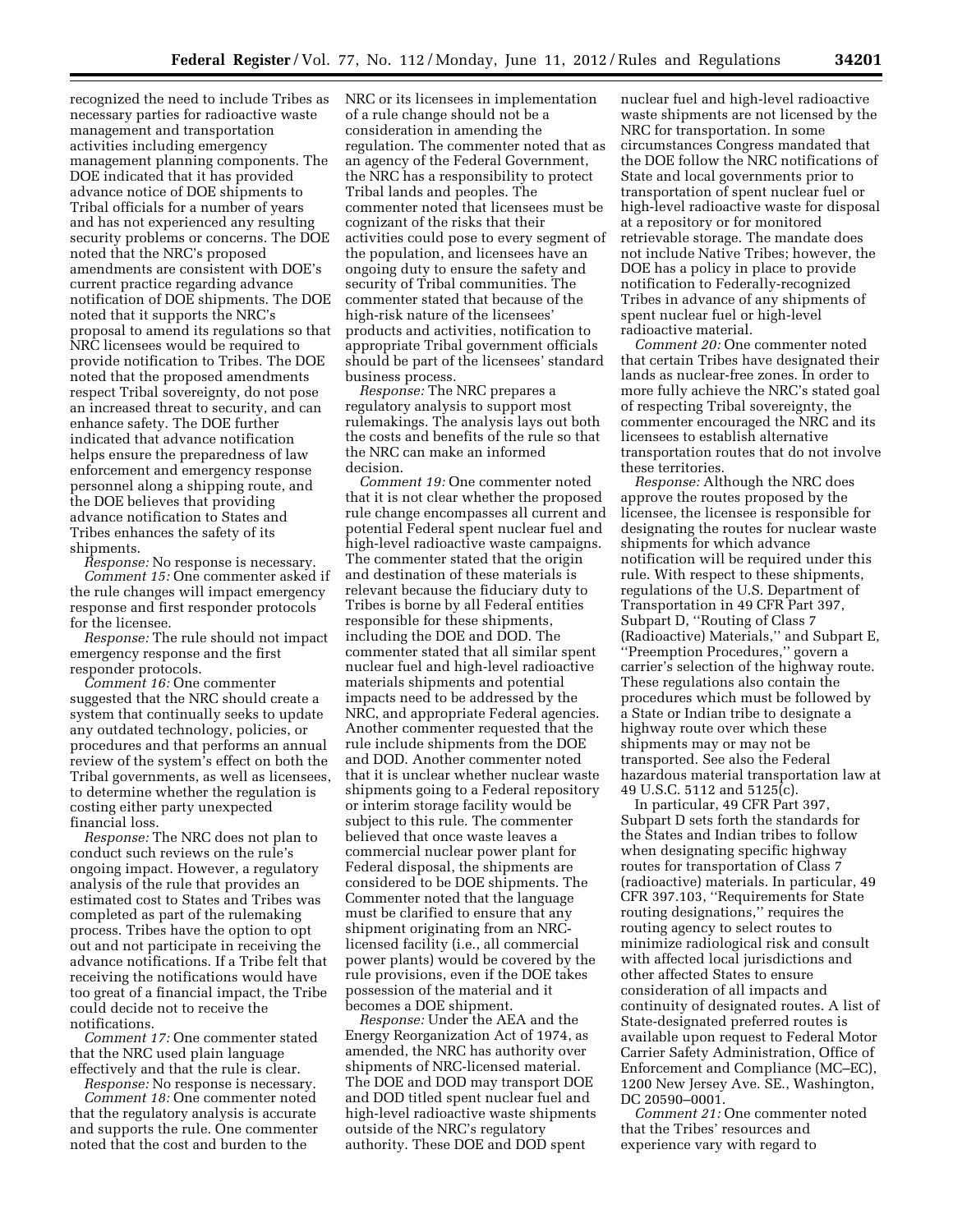navigating government-to-government relations of this nature. The commenter indicated that the NRC needs to make a good-faith effort in these inaugural stages as some Tribes are able to assist the NRC with advanced tools, such as digital mapping of their areas, while others are struggling with funding for even older, more established projects.

*Response:* The NRC is aware that the Tribes' resources and experience vary which is why all Tribes will be initially contacted by letter. The NRC will offer different methods for conducting training on protection of SGI so that Tribes can select the appropriate method to fulfill their needs.

*Comment 22:* One commenter noted that there is no provision in the rule concerning feedback or review and that feedback on training, notification processes, and general implementation issues would be very valuable to successful execution of the rule. The commenter noted that feedback would also help facilitate dialogue with the Tribal governments over other issues in nuclear transportation. The commenter noted that the proposed rule may benefit from an institutionalized review procedure, particularly in the initial years.

*Response:* Although the NRC does not have an institutionalized review procedure, it does request feedback when it conducts training and outreach efforts during public meetings.

*Comment 23:* One commenter encouraged the NRC to coordinate with other government agencies that regularly work with sovereign Tribal governments, and particularly with the DOE. The commenter encouraged the NRC to make use of the methods and contacts that the DOE currently employs in its regular communication with Tribal governments as such coordination would likely reduce the labor required to maintain an accurate list of Tribal government contacts. The commenter also noted that out of respect for the sovereignty of Tribes and Tribal governments, coordination with other government agencies and consistent communication procedures would also reduce the administrative burden on the Tribes themselves.

*Response:* The NRC does coordinate with other Federal agencies on a caseby-case basis. For example, the NRC worked with the Bureau of Indian Affairs (BIA) and the National Council of American Indians in developing the list of Federally-recognized Tribes contacted about this rule and for other activities, including the creation of an NRC database encompassing all 565 Federally-recognized Tribes. The NRC frequently coordinates with DOE in

areas of mutual interest, including DOE's Tribal outreach.

*Comment 24:* One commenter suggested that the NRC work with the DOE and other agencies to develop a central database of Tribal information that can be easily accessed by licensees. The commenter noted that accurate information about the recognized geographical boundaries of Tribes is of utmost importance to successful implementation of the rule. The commenter stated that the NRC should work with the DOE and BIA to create and regularly update a map of Tribal jurisdictions. The commenter noted that the map could be made available to licensees on the NRC's Web site. The commenter indicated that the NRC should also coordinate with other agencies to acquire information on cultural holidays or events that could result in a particular Tribal government being closed and not receiving its necessary notification.

*Response:* The NRC is currently developing and will maintain a United States map that shows the Tribal reservations, using a State-by-State presentation, and the contacts for those Tribes that choose to receive the notifications. The NRC will coordinate with DOE and BIA as appropriate. Additionally, the NRC has already developed a calendar of Tribal days of significance for internal use and will consider adding the information to the NRC's Web site.

*Comment 25:* One commenter noted that a primary concern about this rule is that the additional dissemination of nuclear waste transportation information could threaten information security. The commenter believes that the rule adequately safeguards against this concern by making the advance notification voluntary, ensuring security in a manner commensurate with State procedures, and providing clear equipment and training requirements. The commenter stressed that Tribal governments are just as invested in preventing harmful uses of nuclear waste as State governments and that the rule not only recognizes Tribal sovereignty, but also their stake in this decision-making process.

*Response:* The NRC agrees with the commenter that the rule provides adequate protection of the information contained in the advance notifications.

## **IV. Discussion of Final Amendments by Section**

## *Section 71.4 Definitions*

The definition for *Indian tribe* is based on the term as defined in E.O. 13175. The definition of *Tribal official* 

describes the highest ranking individual that represents Tribal leadership, such as the Chief, President, or Tribal Council leadership.

# *Section 71.97 Advance Notification of Shipment of Irradiated Reactor Fuel and Nuclear Waste*

Current paragraph (a) is renumbered as paragraph  $(a)(1)$  and revised to reflect shipments within or across the State boundary instead of through or across. This change is made for consistency of rule language. Paragraph (a)(2) is added to require licensees to provide advance notification to Tribal officials or their designee of the shipment of licensed material within or across the boundary of the Tribe's reservation.

Paragraph (c) is revised to require notifications to be made to the office of each appropriate Tribal official or his or her designee. Paragraph (c) is also revised to indicate how the list of Tribal officials will be made available.

Paragraph (d) is revised to include arrival at Tribal reservation boundaries.

Paragraph (e) is revised to require that revision notices be provided to Tribal officials or their designee if schedule information previously provided will not be met.

Paragraph (f) is revised to require that cancellation notices be provided to each Tribal official or his or her designee that had previously been notified of an advance shipment.

#### *Section 73.2 Definitions*

The definition for *Indian tribe* is based on the terms as defined in E.O. 13175. The definition for *Tribal official*  is added to describe the highest ranking individual that represents Tribal leadership, such as the Chief, President, or Tribal Council leadership.

## *Section 73.21 Protection of Safeguards Information: Performance Requirements*

Paragraph (a)(2) is revised to include Tribal law enforcement agencies in the list of agencies whose information protection procedures are presumed to meet the general performance requirements for the protection of SGI.

## *Section 73.37 Requirements for Physical Protection of Irradiated Reactor Fuel in Transit*

Paragraph (f) is revised to require that advance notification of irradiated fuel shipments be provided to participating Tribes if a shipment crosses Tribal reservation boundaries.

Paragraph (g) is revised to add Tribal officials and Tribal employees to the list of individuals that must protect schedule information against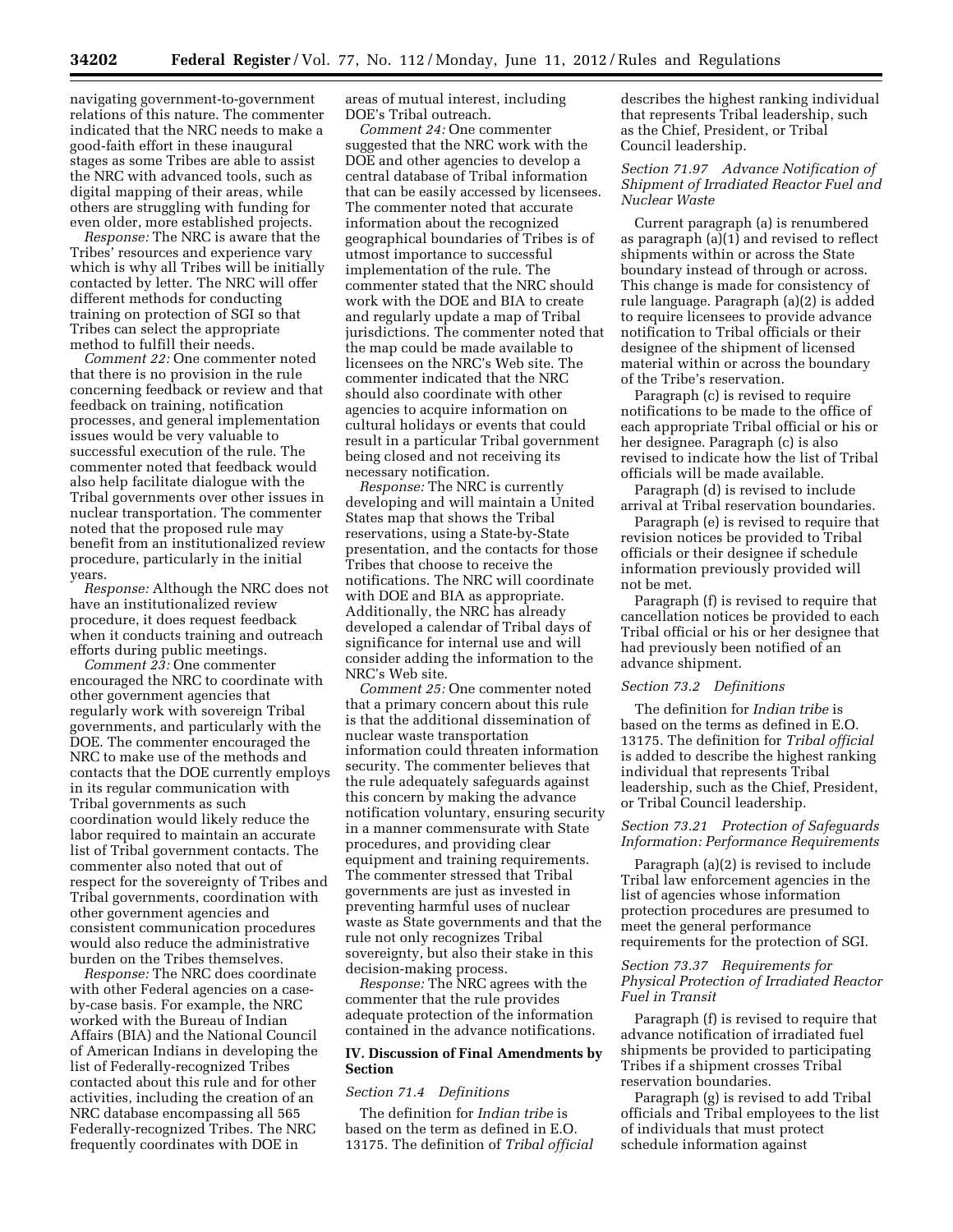unauthorized disclosure as specified in §§ 73.21 and 73.22.

*Section 73.59 Relief From Fingerprinting, Identification and Criminal History Records Checks and Other Elements of Background Checks for Designated Categories of Individuals* 

New paragraph (l) is added to include Tribal official, Tribal official's designee, and Tribal law enforcement personnel to the categories of individuals that are relieved from the requirement for fingerprinting, identification and criminal records checks, and other elements of background checks.

## **V. Civil and Criminal Penalties**

For the purposes of Sections 223 and 234 of the AEA, the Commission is amending 10 CFR Parts 71 and 73 under one or more of Sections 161b, 161i, or 161o of the AEA. Violations of the rule could result in civil enforcement action, including civil monetary penalties, and Federal criminal prosecution.

## **VI. Agreement State Compatibility**

Under the ''Policy Statement on Adequacy and Compatibility of Agreement State Programs'' approved by the Commission on June 30, 1997, and published in the **Federal Register** (62 FR 46517; September 3, 1997), this final rule is a matter of compatibility between the NRC and the Agreement States, thereby providing consistency among the Agreement States and the NRC requirements. The NRC staff analyzed

the final rule in accordance with the procedure established within Part III, ''Categorization Process for NRC Program Elements,'' of Handbook 5.9 to Management Directive 5.9, ''Adequacy and Compatibility of Agreement State Programs'' (a copy of which may be viewed at *[http://www.nrc.gov/reading](http://www.nrc.gov/reading-rm/doc-collections/management-directives/)[rm/doc-collections/management](http://www.nrc.gov/reading-rm/doc-collections/management-directives/)[directives/](http://www.nrc.gov/reading-rm/doc-collections/management-directives/)*).

The NRC program elements (including regulations) are placed into four compatibility categories (see the Compatibility Table in this section). In addition, the NRC program elements can also be identified as having particular health and safety significance or as being reserved solely to the NRC. Compatibility Category A are those program elements that are basic radiation protection standards and scientific terms and definitions that are necessary to understand radiation protection concepts. An Agreement State should adopt Category A program elements in an essentially identical manner to provide uniformity in the regulation of agreement material on a nationwide basis. Compatibility Category B are those program elements that apply to activities that have direct and significant effects in multiple jurisdictions. An Agreement State should adopt Category B program elements in an essentially identical manner. Compatibility Category C are those program elements that do not meet the criteria of Category A or B, but the essential objectives of which an

Agreement State should adopt to avoid conflict, duplication, gaps, or other conditions that would jeopardize an orderly pattern in the regulation of agreement material on a nationwide basis. An Agreement State should adopt the essential objectives of the Category C program elements. Compatibility Category D are those program elements that do not meet any of the criteria of Category A, B, or C, and, thus, do not need to be adopted by Agreement States for purposes of compatibility.

Health and Safety (H&S) are program elements that are not required for compatibility but are identified as having a particular health and safety role (i.e., adequacy) in the regulation of agreement material within the State. Although not required for compatibility, the State should adopt program elements in the H&S category based on those of the NRC that embody the essential objectives of the NRC program elements because of particular health and safety considerations.

Compatibility Category NRC are those program elements that address areas of regulation that cannot be relinquished to Agreement States under the AEA, or provisions of 10 CFR. These program elements are not adopted by Agreement States. The following table lists the parts and sections that are being revised and their corresponding compatibility categorization under the ''Policy Statement on Adequacy and Compatibility of Agreement State Programs.''

# COMPATIBILITY TABLE FOR FINAL RULE

| Section                | Change                                | Subject                                                                                                                                                                                                                                                                                                                  | Compatibility                              |                                                                    |
|------------------------|---------------------------------------|--------------------------------------------------------------------------------------------------------------------------------------------------------------------------------------------------------------------------------------------------------------------------------------------------------------------------|--------------------------------------------|--------------------------------------------------------------------|
|                        |                                       |                                                                                                                                                                                                                                                                                                                          | Existing                                   | <b>New</b>                                                         |
| <b>10 CFR Part 71</b>  |                                       |                                                                                                                                                                                                                                                                                                                          |                                            |                                                                    |
| 71.4                   | New<br>New<br>Amend                   | Definition Indian tribe<br>Definition Tribal official<br>Advance notification of shipment of irradiated reactor fuel and nuclear waste                                                                                                                                                                                   | <br>B                                      | в<br>в<br>в                                                        |
| <b>10 CFR Part 73</b>  |                                       |                                                                                                                                                                                                                                                                                                                          |                                            |                                                                    |
| 73.2<br>73.21<br>73.37 | New<br>New<br>Amend<br>Amend<br>Amend | Protection of Safequards Information: Performance Requirements<br>Requirements for physical protection of irradiated reactor fuel in transit<br>Relief from fingerprinting, identification and criminal history records checks<br>and other elements of background checks for designated categories of in-<br>dividuals. | <br><b>NRC</b><br><b>NRC</b><br><b>NRC</b> | <b>NRC</b><br><b>NRC</b><br><b>NRC</b><br><b>NRC</b><br><b>NRC</b> |

#### **VII. Voluntary Consensus Standards**

The National Technology Transfer and Advancement Act of 1995 (Pub. L. 104–113) requires that Federal agencies use technical standards that are developed or adopted by voluntary consensus standards bodies, unless the

use of such a standard is inconsistent with applicable law or otherwise impractical. In this final rule, the NRC is requiring that advance notification be provided to participating Tribal governments for shipments of irradiated reactor fuel and other nuclear wastes

listed in § 71.97 that pass within or across Tribal reservations. This action does not constitute the establishment of a standard that establishes generally applicable requirements.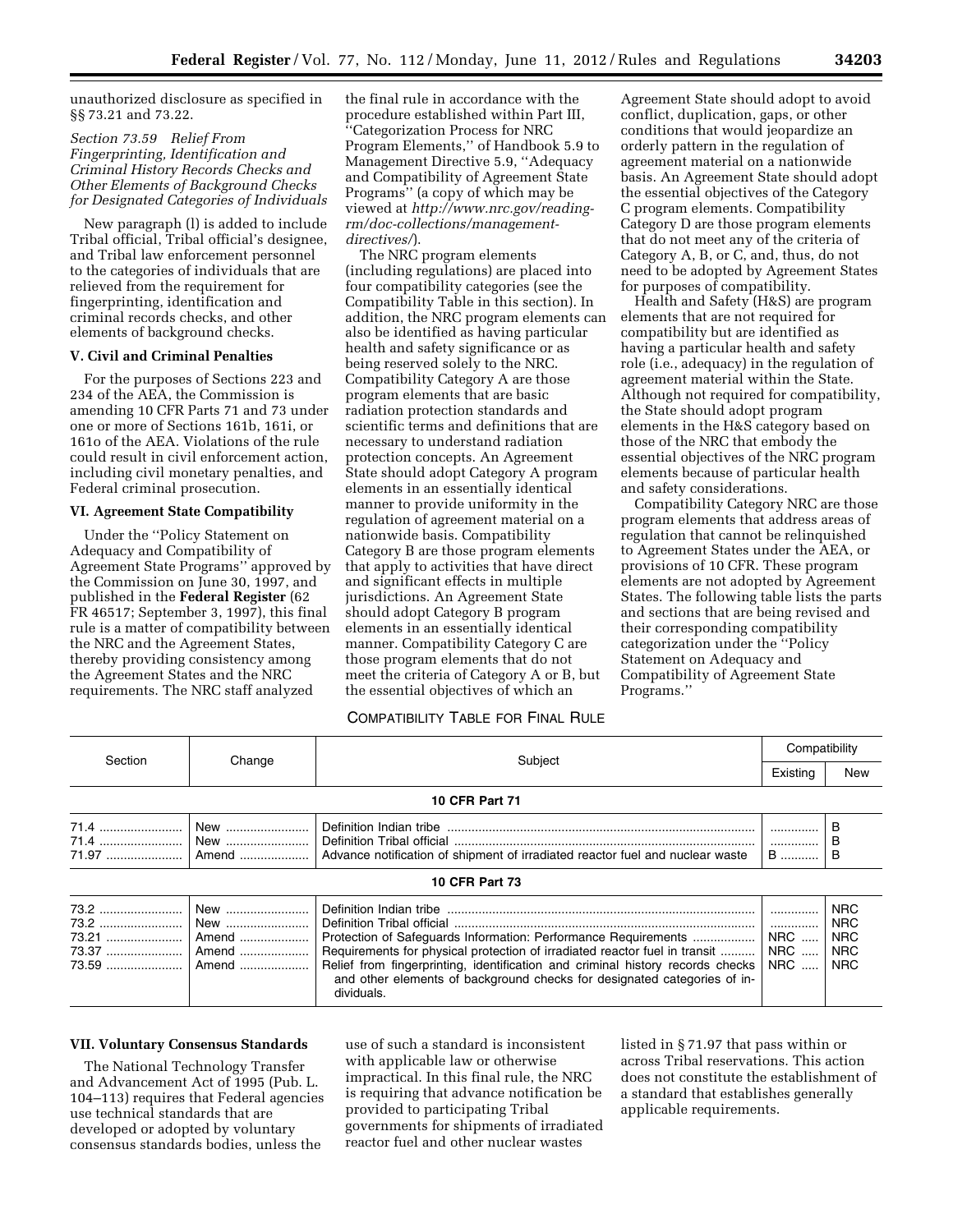# **VIII. Environmental Impact: Categorical Exclusion**

The NRC has determined that this final rule is the type of action described in categorical exclusion 10 CFR 51.22(c)(3). Therefore neither an environmental impact statement nor an environmental assessment has been prepared for this final rule.

# **IX. Paperwork Reduction Act Statement**

This final rule contains new or amended information collection requirements that are subject to the Paperwork Reduction Act of 1995 (44 U.S.C. 3501 *et seq*.). These requirements were approved by the Office of Management and Budget (OMB), approval numbers 3150–0008 and 3150– 0002.

The burden to the public for these information collections is estimated to average 0.422 hours per response, including the time for reviewing instructions, searching existing data sources, gathering and maintaining the data needed, and completing and reviewing the information collection. Send comments on any aspect of these information collections, including suggestions for reducing the burden, to the Information Services Branch (T–5 F52), U.S. Nuclear Regulatory Commission, Washington, DC 20555– 0001, or by Internet electronic mail to *[INFOCOLLECTS.RESOURCE@NRC.](mailto:INFOCOLLECTS.RESOURCE@NRC.GOV) [GOV;](mailto:INFOCOLLECTS.RESOURCE@NRC.GOV)* and to the Desk Officer, Office of Information and Regulatory Affairs, NEOB–10202, (3150–0151), Office of Management and Budget, Washington, DC 20503. You may also email comments to *Chad*\_*S*\_*[Whiteman@omb.](mailto:Chad_S_Whiteman@omb.eop.gov) [eop.gov](mailto:Chad_S_Whiteman@omb.eop.gov)* or comment by telephone at 202–395–4718.

## *Public Protection Notification*

The NRC may not conduct or sponsor, and a person is not required to respond to, a request for information or an information collection requirement unless the requesting document displays a currently valid OMB control number.

# **X. Regulatory Analysis**

The Commission has prepared a regulatory analysis on this regulation. The analysis examines the costs and benefits of the alternatives considered by the Commission. The analysis is available for inspection in the NRC's PDR, One White Flint North, 11555 Rockville Pike, Room O–1F21, Rockville, MD 20852 and can be found at *<http://www.regulations.gov>* by searching on Docket ID NRC–1999– 0005.

# **XI. Regulatory Flexibility Certification**

Under the Regulatory Flexibility Act of 1980 (5 U.S.C. 605(b)), the Commission certifies that this rule would not, if promulgated, have a significant economic impact on a substantial number of small entities. The amendments will apply to reactor licensees and a few licensees who possess large sources of byproduct materials. The majority, if not all, of these licensees are not ''small entities'' under either the Regulatory Flexibility Act or the NRC's size standards (10 CFR 2.810).

#### **XII. Backfit Analysis**

The NRC has determined that the backfit rule, which is found in the regulations at 10 CFR 50.109, 70.76, 72.62, 76.76, and in 10 CFR Part 52, does not apply to this final rule because this amendment would not involve any provisions that would impose backfits as defined in 10 CFR Chapter I. Therefore, a backfit analysis is not required.

#### **XIII. Congressional Review Act**

In accordance with the Congressional Review Act of 1996, the NRC has determined that this action is not a major rule and has verified this determination with the Office of Information and Regulatory Affairs of OMB.

#### **List of Subjects**

#### *10 CFR Part 71*

Criminal penalties, Hazardous materials transportation, Nuclear materials, Packaging and containers, Reporting and recordkeeping requirements.

#### *10 CFR Part 73*

Criminal penalties, Export, Hazardous materials transportation, Import, Nuclear materials, Nuclear power plants and reactors, Reporting and recordkeeping requirements, Security measures.

For the reasons set out in the preamble and under the authority of the Atomic Energy Act of 1954, as amended; the Energy Reorganization Act of 1974, as amended; and 5 U.S.C. 552 and 553; the NRC is adopting the following amendments to 10 CFR parts 71 and 73.

# **PART 71—PACKAGING AND TRANSPORTATION OF RADIOACTIVE MATERIAL**

■ 1. The authority citation for part 71 is revised to read as follows:

**Authority:** Atomic Energy Act secs. 53, 57, 62, 63, 81, 161, 182, 183, 223, 234, 1701 (42

U.S.C. 2073, 2077, 2092, 2093, 2111, 2201, 2232, 2233, 2273, 2282, 2297f); Energy Reorganization Act secs. 201, 202, 206, 211 (42 U.S.C. 5841, 5842, 5846, 5851); Nuclear Waste Policy Act sec. 180 (42 U.S.C. 10175); Government Paperwork Elimination Act sec. 1704 (44 U.S.C. 3504 note); Energy Policy Act of 2005, Pub. L. No. 109–58, 119 Stat. 594 (2005). Section 71.97 also issued under sec. 301, Pub. L. 96–295, 94 Stat. 789–790.

■ 2. In § 71.4, new definitions for *Indian tribe* and *Tribal official* are added in alphabetical order to read as follows:

#### **§ 71.4 Definitions.**

\* \* \* \* \* *Indian tribe* means an Indian or Alaska Native tribe, band, nation, pueblo, village, or community that the Secretary of the Interior acknowledges to exist as an Indian tribe pursuant to the Federally Recognized Indian Tribe List Act of 1994, 25 U.S.C. 479a.

\* \* \* \* \* *Tribal official* means the highest ranking individual that represents Tribal leadership, such as the Chief, President, or Tribal Council leadership. \* \* \* \* \*

■ 3. In § 71.97, paragraphs (a), (c)(1),  $(c)(3)$ ,  $(d)(4)$ ,  $(e)$ , and  $(f)(1)$  are revised to read as follows:

## **§ 71.97 Advance notification of shipment of irradiated reactor fuel and nuclear waste.**

(a)(1) As specified in paragraphs (b), (c), and (d) of this section, each licensee shall provide advance notification to the governor of a State, or the governor's designee, of the shipment of licensed material, within or across the boundary of the State, before the transport, or delivery to a carrier, for transport, of licensed material outside the confines of the licensee's plant or other place of use or storage.

(2) As specified in paragraphs (b), (c), and (d) of this section, after June 11, 2013, each licensee shall provide advance notification to the Tribal official of participating Tribes referenced in paragraph (c)(3)(iii) of this section, or the official's designee, of the shipment of licensed material, within or across the boundary of the Tribe's reservation, before the transport, or delivery to a carrier, for transport, of licensed material outside the confines of the licensee's plant or other place of use or storage.

\* \* \* \* \* (c) *Procedures for submitting advance notification.* (1) The notification must be made in writing to:

(i) The office of each appropriate governor or governor's designee;

(ii) The office of each appropriate Tribal official or Tribal official's designee; and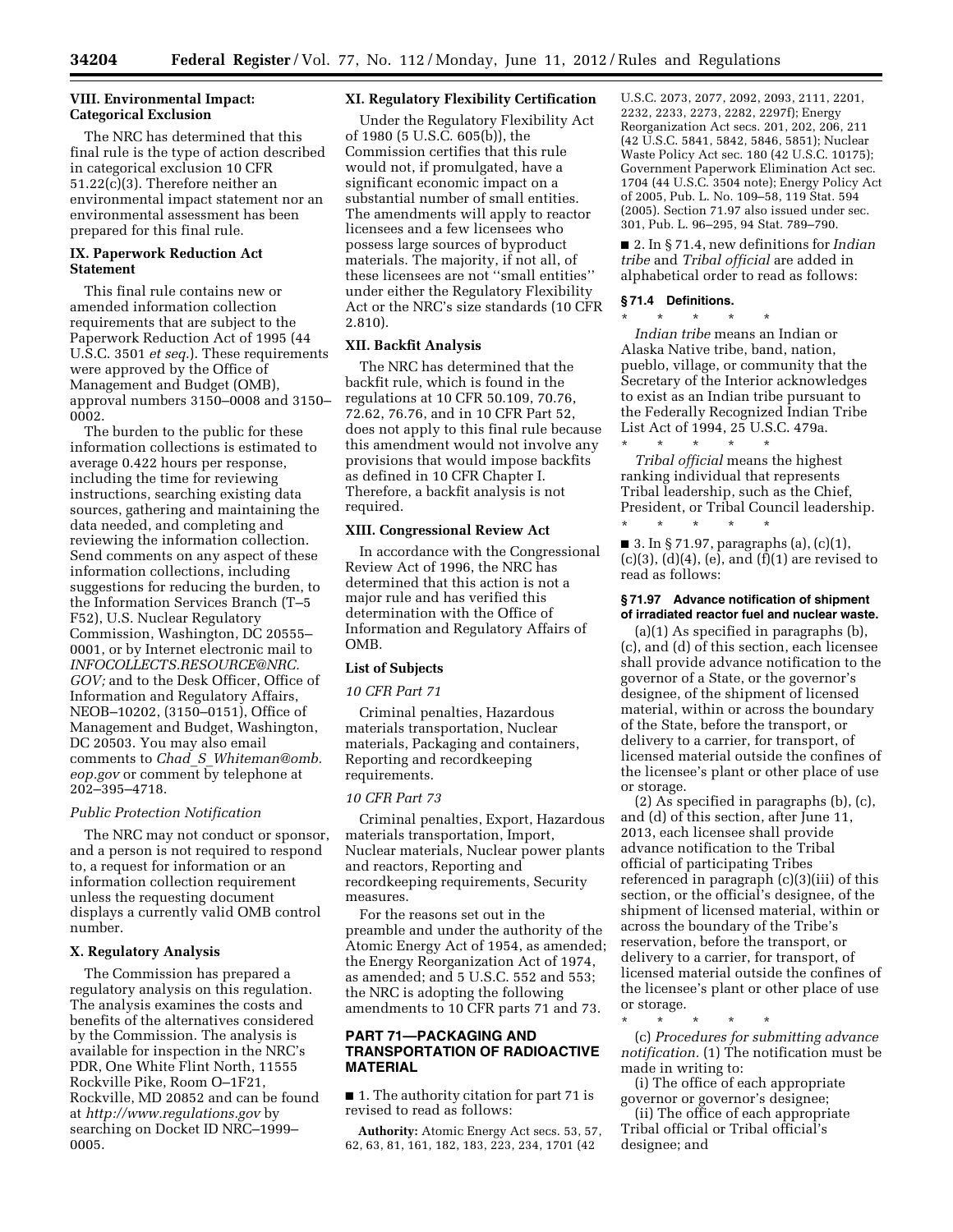(iii) The Director, Division of Security Policy, Office of Nuclear Security and Incident Response.

\* \* \* \* \*

(3) A notification delivered by any other means than mail must reach the office of the governor or of the governor's designee or the Tribal official or Tribal official's designee at least 4 days before the beginning of the 7-day period during which departure of the shipment is estimated to occur.

(i) A list of the names and mailing addresses of the governors' designees receiving advance notification of transportation of nuclear waste was published in the **Federal Register** on June 30, 1995 (60 FR 34306).

(ii) The list of governor's designees and Tribal official's designees of participating Tribes will be published annually in the **Federal Register** on or about June 30th to reflect any changes in information.

(iii) A list of the names and mailing addresses of the governors' designees and Tribal officials' designees of participating Tribes is available on request from the Director, Division of Intergovernmental Liaison and Rulemaking, Office of Federal and State Materials and Environmental Management Programs, U.S. Nuclear Regulatory Commission, Washington, DC 20555–0001.

\* \* \* \* \* (d) \* \* \*

(4) The 7-day period during which arrival of the shipment at State boundaries or Tribal reservation boundaries is estimated to occur;

\* \* \* \* \* (e) *Revision notice.* A licensee who finds that schedule information previously furnished to a governor or governor's designee or a Tribal official or Tribal official's designee, in accordance with this section, will not be met, shall telephone a responsible individual in the office of the governor of the State or of the governor's designee or the Tribal official or the Tribal official's designee and inform that individual of the extent of the delay beyond the schedule originally reported. The licensee shall maintain a record of the name of the individual contacted for 3 years.

(f) *Cancellation notice.* (1) Each licensee who cancels an irradiated reactor fuel or nuclear waste shipment for which advance notification has been sent shall send a cancellation notice to the governor of each State or to the governor's designee previously notified, each Tribal official or to the Tribal official's designee previously notified, and to the Director, Division of Security

Policy, Office of Nuclear Security and Incident Response. \* \* \* \* \*

# **PART 73—PHYSICAL PROTECTION OF PLANTS AND MATERIALS**

■ 4. The authority citation for part 73 is revised to read as follows:

**Authority:** Atomic Energy Act secs. 53, 147, 161, 223, 234, 1701 (42 U.S.C. 2073, 2167, 2169, 2201, 2273, 2282, 2297(f), 2210(e)); Energy Reorganization Act sec. 201, 204 (42 U.S.C. 5841, 5844); Government Paperwork Elimination Act sec. 1704, 112 Stat. 2750 (44 U.S.C. 3504 note); Energy Policy Act of 2005, Pub. L. 109–58, 119 Stat. 594 (2005).

Section 73.1 also issued under Nuclear Waste Policy Act secs. 135, 141 (42 U.S.C. 10155, 10161). Section 73.37(f) also issued under sec. 301, Pub. L. 96–295, 94 Stat. 789 (42 U.S.C. 5841 note).

■ 5. In § 73.2, new definitions for *Indian tribe* and *Tribal official* are added in alphabetical order to read as follows:

#### **§ 73.2 Definitions.**

\* \* \* \* \* *Indian tribe* means an Indian or Alaska Native tribe, band, nation, pueblo, village, or community that the Secretary of the Interior acknowledges to exist as an Indian tribe pursuant to the Federally Recognized Indian Tribe List Act of 1994, 25 U.S.C. 479a.

\* \* \* \* \* *Tribal official* means the highest ranking individual that represents Tribal leadership, such as the Chief, President, or Tribal Council leadership.

■ 6. In § 73.21, paragraph  $(a)(2)$  is revised to read as follows:

\* \* \* \* \*

\* \* \* \* \*

# **§ 73.21 Protection of Safeguards Information: Performance Requirements.**   $(a) * * * *$

(2) Information protection procedures employed by Federal, State, Tribal, and local law enforcement agencies are presumed to meet the general performance requirement in paragraph (a)(1) of this section.

 $\blacksquare$  7. In § 73.37, paragraphs (f) and (g) are revised to read as follows:

#### **§ 73.37 Requirements for physical protection of irradiated reactor fuel in transit.**

\* \* \* \* \* (f) A licensee subject to this section shall notify the governor or the governor's designee prior to the transport of spent fuel within or across a State. After June 11, 2013, a licensee subject to this section shall notify the Tribal official or Tribal official's

designee of each participating Tribe referenced in  $\S 71.97(c)(3)$  of this chapter prior to the transport of spent fuel within or across the Tribal reservation. The licensee shall comply with the following criteria in regard to a notification:

(1) The notification must be in writing and sent to the office of each appropriate governor or the governor's designee and each appropriate Tribal official or the Tribal official's designee. A notification delivered by mail must be postmarked at least 7 days before transport of a shipment within or across the State or Tribal reservation. A notification delivered by messenger must reach the office of the governor or the governor's designee and any Tribal official or Tribal official's designee at least 4 days before transport of a shipment within or across the State or Tribal reservation. A list of the mailing addresses of governors and governors' designees and Tribal officials and Tribal officials' designees is available upon request from the Director, Division of Intergovernmental Liaison and Rulemaking, Office of Federal and State Materials and Environmental Management Programs, U.S. Nuclear Regulatory Commission, Washington, DC 20555–0001.

(2) The notification must include the following information:

(i) The name, address, and telephone number of the shipper, carrier, and receiver.

(ii) A description of the shipment as specified by the Department of Transportation in 49 CFR 172.202 and 172.203(d).

(iii) A listing of the routes to be used within the State or Tribal reservation.

(iv) A statement that the information described in paragraph (f)(3) of this section is required by the NRC regulations to be protected in accordance with the requirements of §§ 73.21 and 73.22.

(3) The licensee shall provide the following information on a separate enclosure to the written notification:

(i) The estimated date and time of departure from the point of origin of the shipment.

(ii) The estimated date and time of entry into the governor's State or Tribal reservation.

(iii) For the case of a single shipment whose schedule is not related to the schedule of any subsequent shipment, a statement that schedule information must be protected in accordance with the provisions of §§ 73.21 and 73.22 until at least 10 days after the shipment has entered or originated within the State or Tribal reservation.